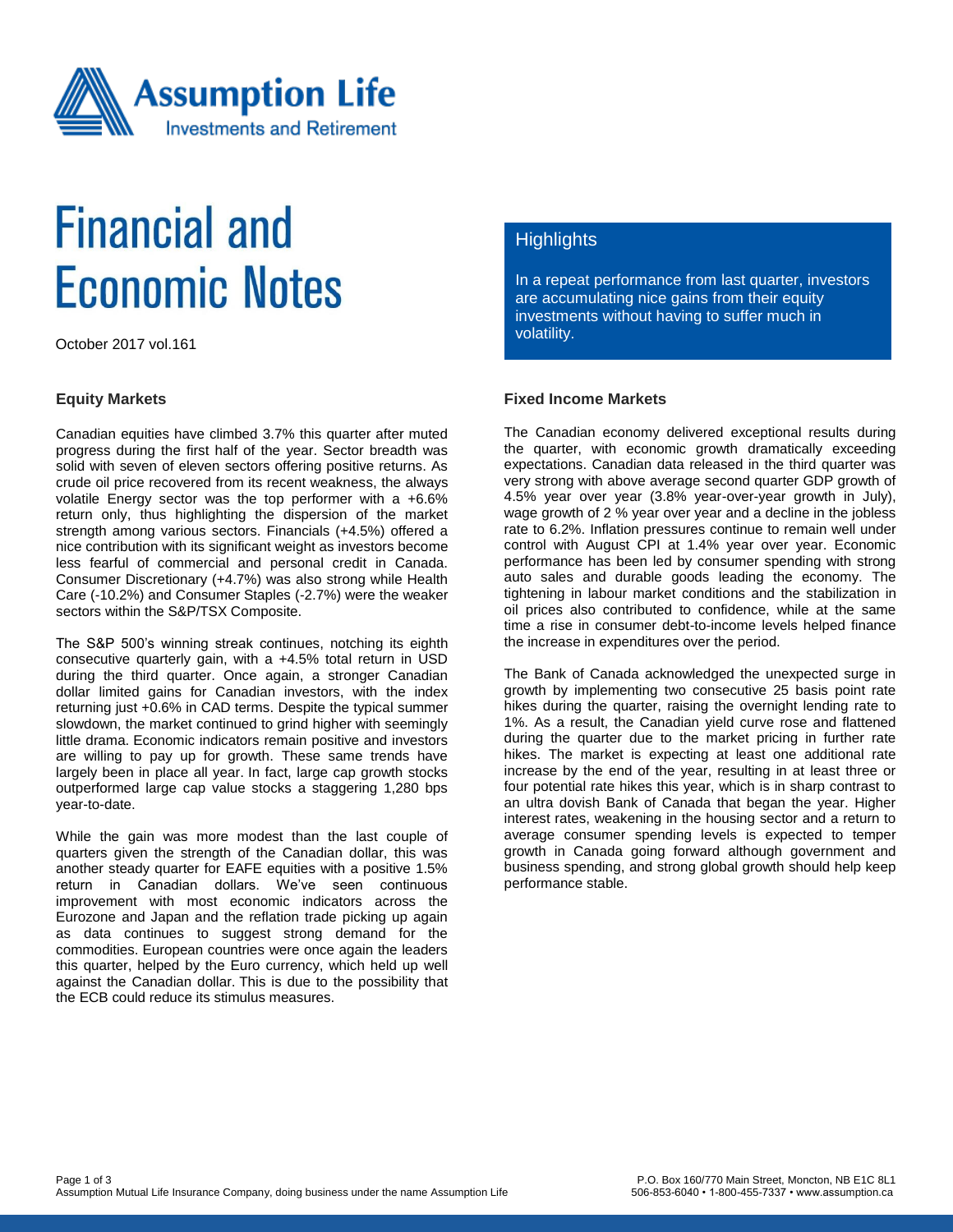

# **Financial and Economic Notes**

## **Assumption Life Investment Funds**

Applicable for Registered Pension Plan clients only

#### **Gross returns as of September 30, 2017**

| <b>FUNDS</b>                                     | 1 MTH<br>%       | <b>YTD</b><br>% | 1 year<br>%      | 2 years<br>% | 3 years<br>%     | 4 years<br>%     | 5 years<br>%     |  |  |  |  |
|--------------------------------------------------|------------------|-----------------|------------------|--------------|------------------|------------------|------------------|--|--|--|--|
| <b>ASSUMPTION / LOUISBOURG FUNDS</b>             |                  |                 |                  |              |                  |                  |                  |  |  |  |  |
| <b>Balanced Fund - RPP</b>                       | 1.3              | 3.5             | 5.9              | 7.4          | 5.5              | 7.8              | 8.4              |  |  |  |  |
| Multi-Index                                      | 1.0              | 4.0             | 5.1              | 7.3          | 6.0              | 8.2              | 8.3              |  |  |  |  |
| <b>Canadian Dividend Fund</b>                    | 3.1              | 3.2             | 8.4              | 14.2         | 4.4              | 7.5              | 8.8              |  |  |  |  |
| S&P / TSX Index                                  | 3.1              | 4.4             | 9.2              | 11.7         | 4.5              | 8.3              | 8.1              |  |  |  |  |
| <b>U.S. Equity Fund (\$CAN)</b>                  | 3.1              | 1.9             | 10.6             | 8.9          | 9.7              | 15.4             | 18.1             |  |  |  |  |
| S&P 500 Index (\$ CAN)                           | 1.8              | 6.5             | 12.9             | 13.0         | 15.0             | 18.7             | 19.8             |  |  |  |  |
| <b>Money Market Fund</b>                         | 0.1              | 0.3             | 0.4              | 0.4          | 0.5              | 0.6              | 0.6              |  |  |  |  |
| SCM 91 Day T-Bills                               | 0.0              | 0.3             | 0.5              | 0.5          | 0.6              | 0.7              | 0.7              |  |  |  |  |
| <b>Canadian Equity Fund</b>                      | $\overline{3.2}$ | 2.9             | 8.6              | 14.8         | 2.3              | 6.2              | 6.8              |  |  |  |  |
| S&P / TSX Index                                  | $\overline{3.1}$ | 4.4             | 9.2              | 11.7         | 4.5              | 8.3              | 8.1              |  |  |  |  |
| <b>Fixed Income Fund</b>                         | $-1.1$           | 1.3             | $-1.5$           | 2.3          | 3.1              | 3.9              | 3.0              |  |  |  |  |
| <b>SCM Universe Bond Index</b>                   | $-1.3$           | 0.5             | $-3.0$           | 1.6          | 2.8              | 3.7              | 2.7              |  |  |  |  |
| <b>Growth Portfolio</b>                          | 1.5              | 4.4             | 7.3              | 10.7         | 7.3              | 10.1             | 12.1             |  |  |  |  |
| Multi-Index                                      | 2.6              | 6.2             | 10.5             | 11.1         | $\overline{7.4}$ | 10.4             | 11.2             |  |  |  |  |
| <b>Balanced Growth Portfolio</b>                 | 1.2              | 3.8             | 5.0              | 8.6          | 6.1              | 8.6              | 10.2             |  |  |  |  |
| Multi-Index                                      | 1.7              | 4.9             | 7.4              | 8.9          | 6.2              | 8.8              | 9.1              |  |  |  |  |
| <b>Balanced Portfolio</b>                        | 0.4              | 3.0             | 3.8              | 6.8          | 5.4              | 7.4              | 8.2              |  |  |  |  |
| Multi-Index                                      | 0.7              | 3.4             | 3.9              | 6.4          | 5.1              | 7.0              | 6.9              |  |  |  |  |
| <b>Conservative Portfolio</b>                    | 0.0              | 2.4             | 1.9              | 5.0          | 4.3              | 5.8              | 5.7              |  |  |  |  |
| Multi-Index                                      | $-0.3$           | 1.9             | 0.5              | 3.9          | 3.9              | $\overline{5.2}$ | 4.7              |  |  |  |  |
| <b>Canadian Small Capitalization Equity Fund</b> | $-3.7$           | $-5.8$          | $\overline{1.0}$ | 18.0         | $\overline{5.3}$ | 7.9              | 9.5              |  |  |  |  |
| BMO NB Small Cap Weighted Index                  | 2.1              | $-1.9$          | 1.2              | 17.2         | 2.5              | 5.3              | $\overline{3.9}$ |  |  |  |  |
| <b>Momentum Fund</b>                             | $-1.4$           | $-4.1$          | $-0.3$           | 14.6         | 6.9              | 8.7              | 10.5             |  |  |  |  |
| S&P / TSX Index                                  | 3.1              | 4.4             | 9.2              | 11.7         | 4.5              | 8.3              | 8.1              |  |  |  |  |
| <b>FIDELITY FUNDS</b>                            |                  |                 |                  |              |                  |                  |                  |  |  |  |  |
| <b>Canadian Opportunities Fund</b>               | 2.7              | 1.7             | 4.2              | 14.0         | 8.4              | 9.7              | 10.9             |  |  |  |  |
| S&P / TSX Small and Mid Cap Combined Index       | 1.6              | 4.0             | 5.5              | 11.7         | 2.4              | 6.1              | 6.0              |  |  |  |  |
| <b>True North Fund</b>                           | 2.6              | 3.5             | 6.0              | 8.3          | 6.9              | 10.0             | 11.8             |  |  |  |  |
| S&P / TSX Index                                  | 3.1              | 4.4             | 9.2              | 11.7         | 4.5              | 8.3              | 8.1              |  |  |  |  |
| <b>International Growth Fund</b>                 | $\overline{1.7}$ | 16.4            | 11.7             | 9.4          | 12.6             | 13.1             | 14.9             |  |  |  |  |
| <b>MSCI EAFE Index</b>                           | $\overline{2.2}$ | 11.9            | 13.3             | 8.8          | 9.1              | 10.1             | 13.7             |  |  |  |  |
| <b>Europe Fund</b>                               | 2.9              | 17.4            | 19.1             | 6.6          | 9.3              | 9.8              | 13.4             |  |  |  |  |
| <b>MSCI</b> Europe Index                         | 3.0              | 14.5            | 16.4             | 8.1          | 8.3              | 10.0             | 13.7             |  |  |  |  |
| <b>American Disciplined Equity Fund</b>          | 2.3              | 6.1             | 10.7             | 8.8          | 12.7             | 17.0             | 18.5             |  |  |  |  |
| S&P 500 Index (\$CAN)                            | 1.8              | 6.5             | 12.9             | 13.0         | 15.0             | 18.7             | 19.8             |  |  |  |  |
| <b>NorthStar Fund</b>                            | 0.2              | 1.5             | 2.4              | 3.4          | 9.8              | 13.8             | 18.5             |  |  |  |  |
| <b>MSCI World Index</b>                          | 2.0              | 8.2             | 12.4             | 10.8         | 11.8             | 14.3             | 16.5             |  |  |  |  |
| <b>Monthly Income Fund</b>                       | 0.2              | 2.6             | 2.6              | 6.7          | 6.1              | 7.5              | 8.4              |  |  |  |  |
| Multi-Index                                      | 1.0              | 4.0             | 5.1              | 7.3          | 6.0              | 8.2              | 8.3              |  |  |  |  |
| <b>Canadian Asset Allocation Fund</b>            | 0.8              | 3.3             | 3.4              | 7.2          | 4.9              | 8.0              | 7.9              |  |  |  |  |
| Multi-Index                                      | 1.0              | 4.0             | 5.1              | 7.3          | 6.0              | 8.2              | 8.3              |  |  |  |  |
| <b>Far East Fund</b>                             | 0.8              | 28.1            | 18.1             | 16.0         | 15.7             | 15.4             | 15.4             |  |  |  |  |
| MSCI AC FE ex Jap (G)                            | 0.0              | 23.2            | 18.1             | 17.1         | 12.8             | 13.4             | 13.2             |  |  |  |  |